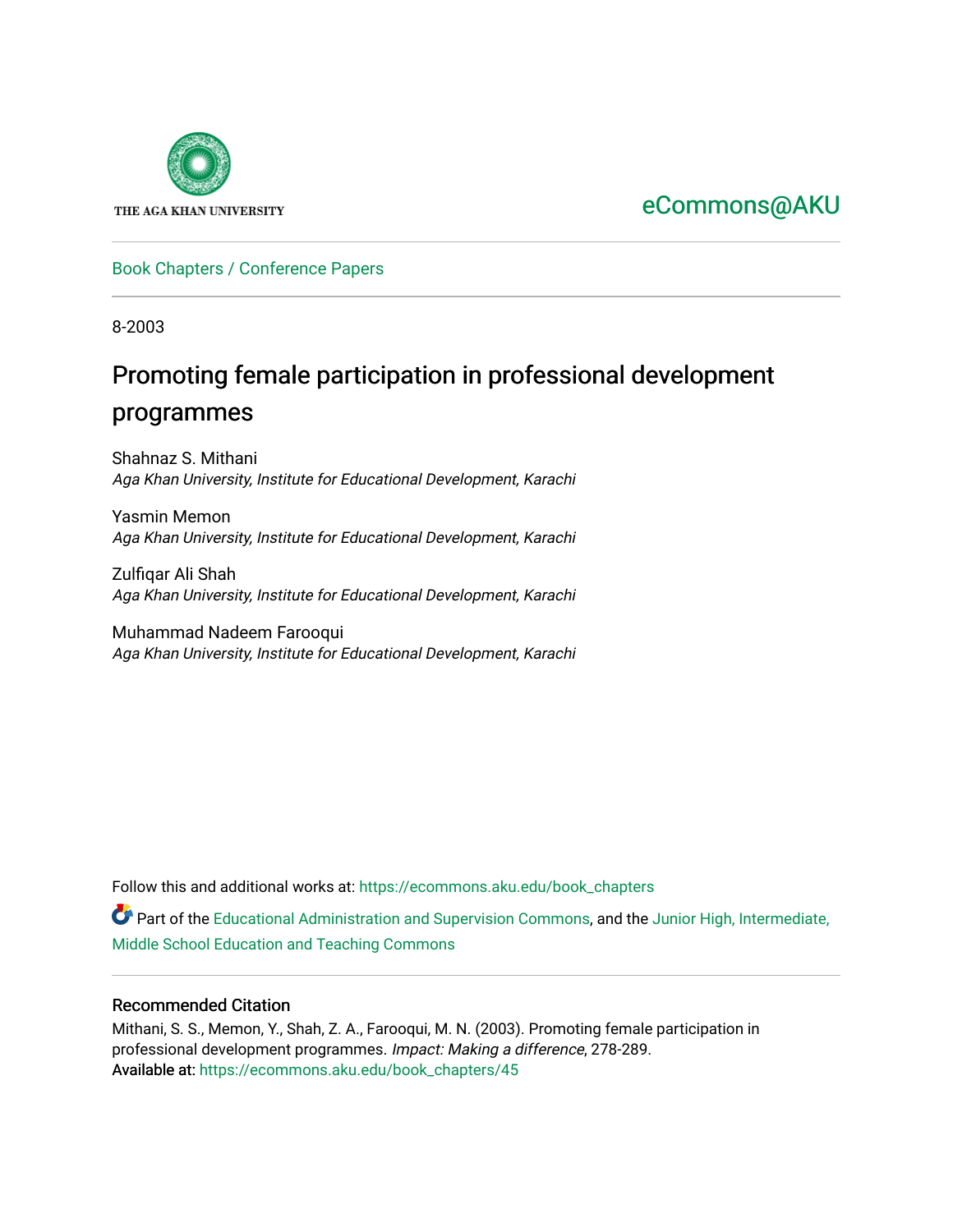#### **PROMOTING FEMALE PARTICIPATION IN PROFESSIONAL DEVELOPMENT PROGRAMMES**

Shahzad S. Mithani, Yasmin Memon, Zulfigar Ali Shah, & Muhammad Nadim Farooqui, AKU-IED, Karachi, Pakistan

#### **Abstract**

A recent publication of the Ministry of Education, Islamabad, shows that the province of Sindh has a population of over 30 million. The overall literacy rate in this province is 46.7 %, while the female literacy rate is 35.4%. However, in the rural areas of Sindh the female literacy rate is  $13.11\%$  against the male literacy rate of  $52.1\%$ .

There are many social, cultural and economic factors that inhibit females from availing opportunities on an equal basis with the other segments of society. The literature also reveals that due to the above-mentioned factors females are confined to play a passive role in general and in the education sector in particular. According to a recent UNDP publication, there is considerable disparity between males and females in terms of professional development.

Considering the importance of professional development of females in the education sector in Sindh, the Aga Khan University Institute for Educational Development (AKU-IED), under the Pakistan Non-Government Initiatives (PNI-II), took an initiative to launch a project titled 'Strengthening the Capacity of NGOs/CBOs'. The project targeted to provide opportunities of professional development to 258 individuals, but the actual number of those who graduated was 388, considerably exceeding the planned target. Out of 388, 68  $\%$  (262) were females, which show the enthusiasm and commitment of the participants, collaborating NGOs/CBOs and AKU-IED towards the professional development of females. Through this initiative, females were trained as 'agents of change' to motivate their communities towards education of their children, in particular the girl child.

This presentation unfolds the learning experiences of the USAID Project-III team in promoting female participation in professional development programmes at AKU-IED.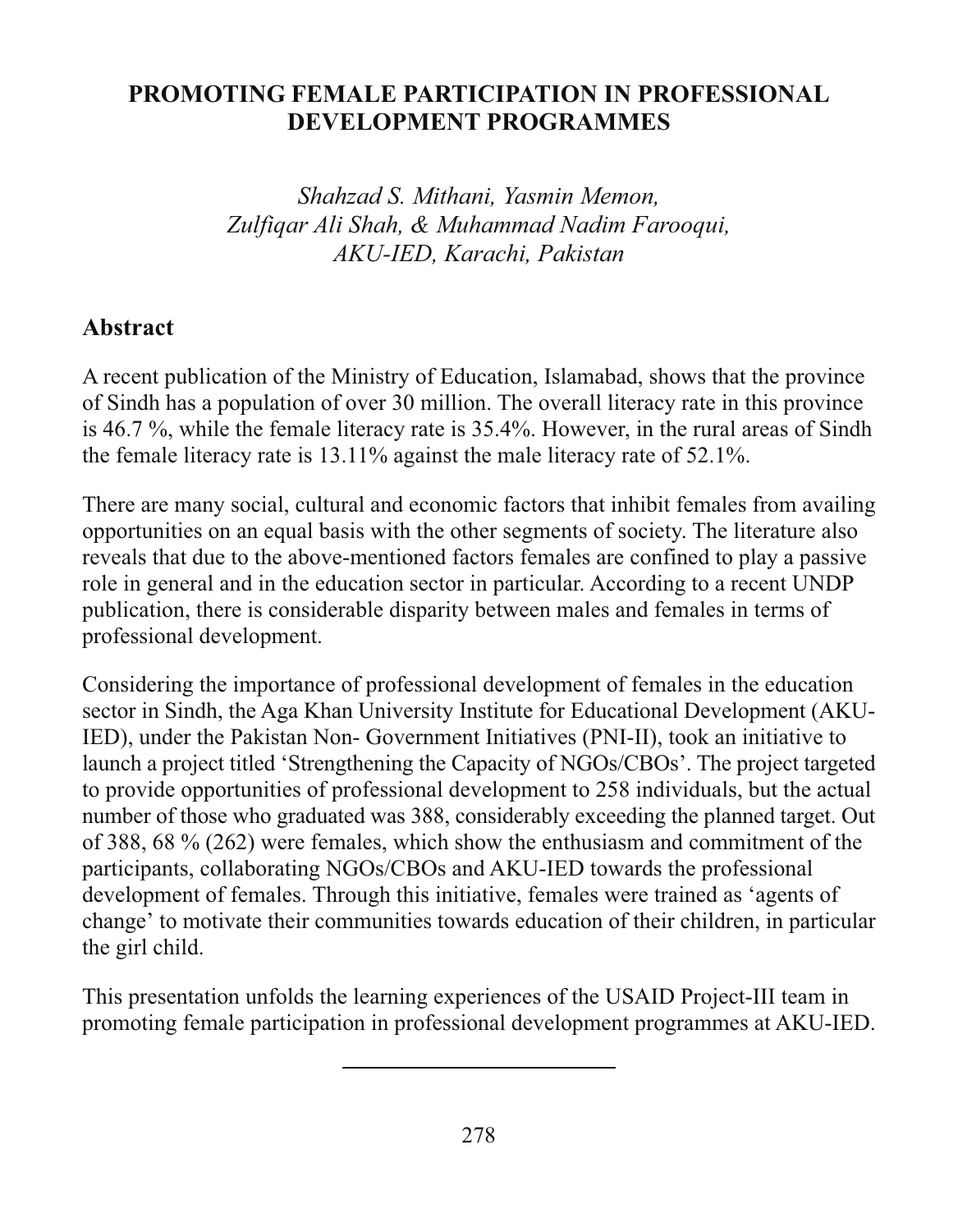### **Introduction**

Education is one of the important keys to breaking the vicious circle of ignorance and exploitation and empowering human beings to improve their lives. The aim of education is to bring about all round development, which includes one's personality, mental understanding and spiritual and moral values. Therefore, priority should be given to the primary and pre-primary levels of education, being the basis of the education system. However, these values should also be promoted in other levels and forms of education. Dr Mahbub-ul-Haq (2000) states in his report that "during the last 20 years, significant progress has taken place in the state of education in South Asia, but vast gap still remains between the educational achievements of male and female counterparts. There is a need to improve both the access of women and their inclination to non-traditional fields. School location, enrolment, facilities for female students and teachers, curriculum and examination policies are among the various school related factors that can contribute to gender gaps in enrolments. These factors can influence parents' decisions on whether to educate their daughters. It is also a basic human right. Therefore, educating women is an important goal in itself'. And UNESCO's (1992) report states that as human beings, women, too, have the right to control and direct their lives. The renewed commitment towards 'Education for All' brings the best hope for improving the situation of women's education in this century.

In Pakistan, particularly in rural and suburban areas of Sindh, women are situated largely at the periphery of the educational system in comparison to their male counterparts. According to Bajiya (2002), "lack of education is one of the reasons for a lot of problems in our society". Traditionally, it is considered that women are confined to their homes and men are the breadwinners of the family. Education can play a crucial role in enhancing the status of women and placing them on an equal footing with their male counterparts. It also increases women's ability to secure employment in the formal sector. According to Haq (2000), "no society has ever librated itself economically, politically, or socially without a sound base of educated women".

The World Bank conducted studies which indicated that "the countries with a lower female enrolment rate would have worse indicators of social welfare. In other words, a country, which neglects female education, will spend a great deal more to achieve a level of social well being similar to that of a country which has been supportive of female education" (Haq. 2002).

Successive governments of Pakistan have grappled with the issue of Universal Primary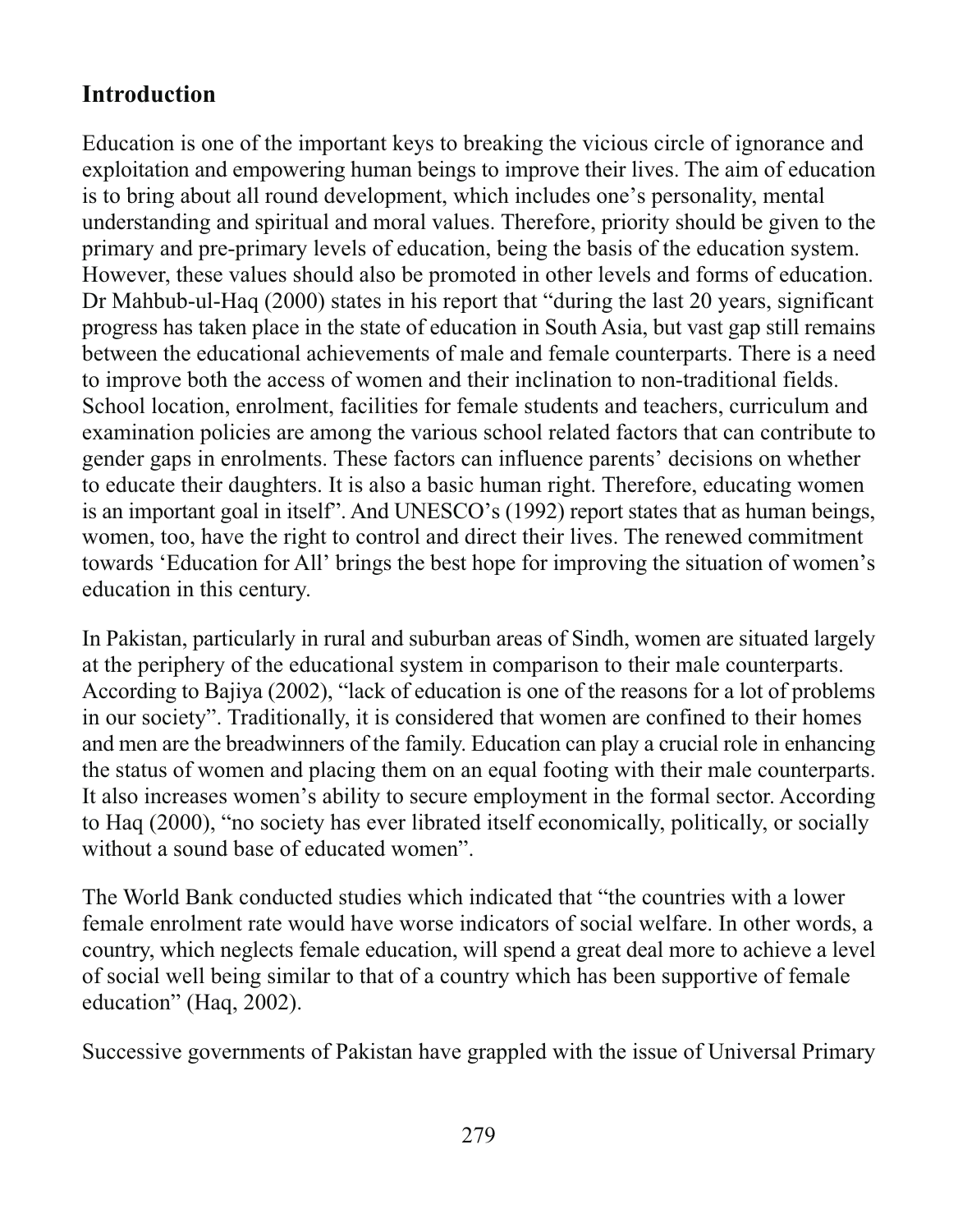Education (UPE), in general, and girls' education, in particular. In order to achieve the UPE target, several initiatives were undertaken at the government level but they did not seem to have any major impact. In the late 1990s the government of Pakistan recognized the role of community participation in the development of social sector, particularly education. Thus, community participation became a major thrust of government plans and programmes such as the Social Action Programme (SAP) Phase I and II to achieve the UPE target. As a result, several non-governmental organizations (NGOs) and community-based organizations (CBOs) emerged as 'driving forces' to take leading roles in implementation of governmental initiatives at the grass-root level. Currently, 1,700 NGOs are registered in the Sindh province. Many NGOs/CBOs do not have adequate institutional capacity to manage the governmental and their own educational initiatives effectively. They have been experiencing numerous challenges, including gender equity and the quality of education, for promoting pre-primary and primary education in rural and suburban areas of Pakistan.

In order to strengthen the capacity of NGOs/CBOs, the United States Agency for International Development (USAID) provided financial assistance to the Aga Khan Foundation (AKF) for 'Pakistan Non-Government Initiatives' (PNI). One of the projects titled 'USAID Project-III' within PNI-II deals with 'strengthening the capacity of NGOs/CBOs in primary education', in general, and girls education, in particular, in rural and suburban areas of Sindh. The Aga Khan University Institute for Educational Development (AKU-IED) took on a leadership role in building capacity of the NGOs/CBOs through context- based professional development programmes. The project contained four major objectives: a) to build upon the successful NGOs/CBOs' work in rural Sindh; b) to provide management training to head teachers, community management and NGOs/CBOs staff; c) to provide follow-up support to teachers and others; d) to develop capacity among NGOs/CBOs members to better monitor and document the progress of their educational initiatives.

Based on the initial dialogues with 14 NGOs/CBOs and needs assessment workshops, the Project-III team at AKU-IED launched a series of professional development programmes related to classroom teaching and teacher education, educational management, monitoring, evaluation and documentation, in order to enhance individuals and organizational capacity of NGOs/CBOs. The purpose was to help teachers, headteachers and community leaders to become reflective practitioners so that they could deal with the complexities of classroom teaching, teacher education, educational leadership and managerial tasks at 'individual, organizational and community' levels. This project had served as a 'building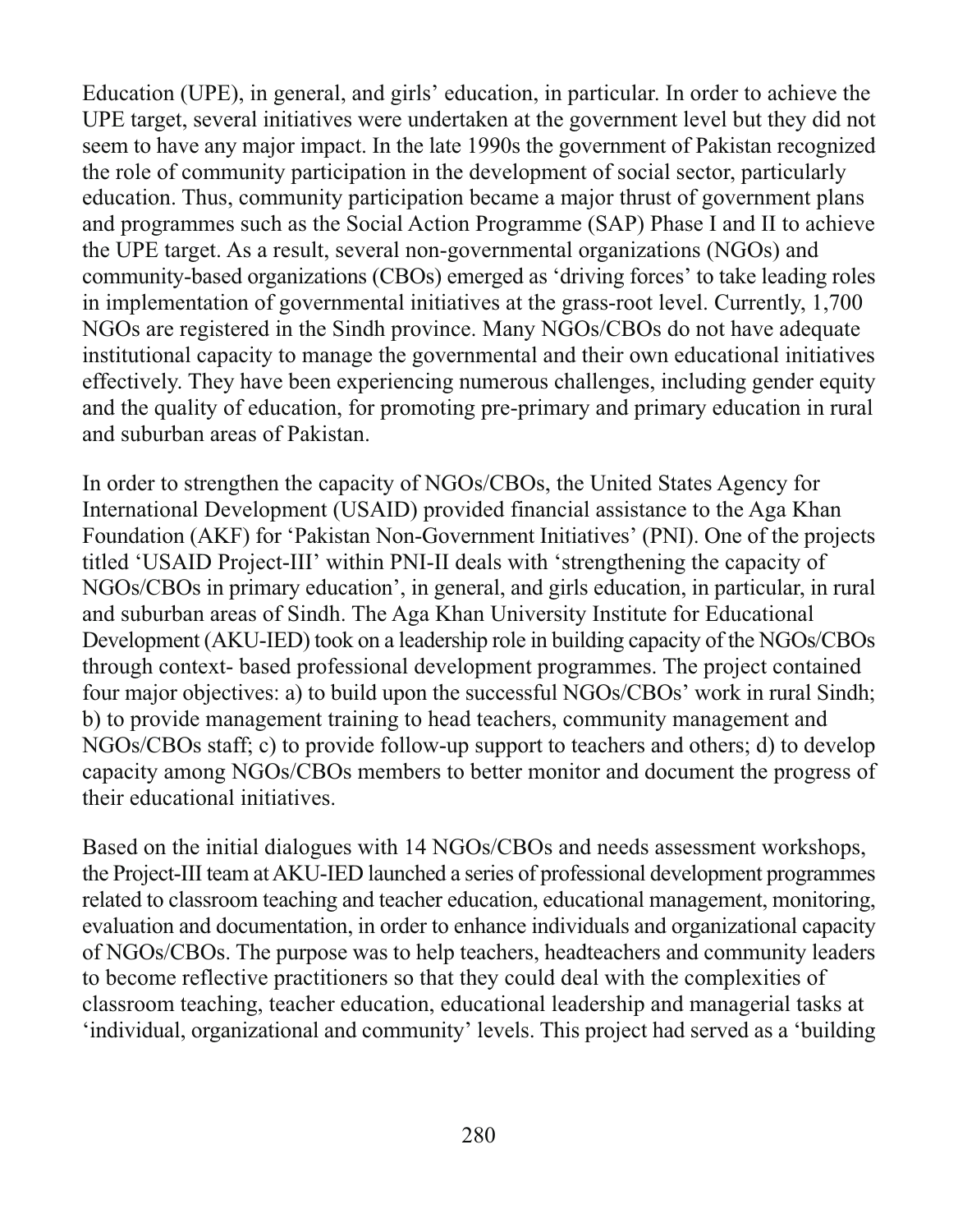block', both for AKU-IED and the NGOs/CBOs, in developing sustainable collaboration to improve the scenario of education, particularly for girls.

The purpose of this paper is to unfold some of the lessons learnt and challenges faced by the USAID Project-III team in promoting female participation in professional development programmes at AKU-IED, along with some narratives of female participants about their experiences. Diverse range of techniques were employed in collection and analysis of data such as course participants reflective journals, written reflective assignments, experiences from observations along with formal and informal interviews with different stakeholders and write-ups of follow-up visits and workshops.

#### Quantitative achievements: Step towards the peak

One of the aims of USAID Project-III was to promote female participation in professional development programmes. Although these programmes may not create opportunities for more jobs, self-awareness through these programmes has helped the community to allow their females for availing such professional development opportunities outside their homes. The following table indicates that out of 388 graduates, 262 (68%) were females who benefited from the programmes. This seems a significant achievement of the project towards enhancing and promoting female participation for their empowerment. This also reveals the commitment and enthusiasm of both AKU-IED and collaborating NGOs/CBOs.

| Programme                                                             | Number of<br>Programmes<br>Offered | Project<br>Target | Project<br>Result | Male         | Female         |
|-----------------------------------------------------------------------|------------------------------------|-------------------|-------------------|--------------|----------------|
| Certificate in Education:<br>Educational Leadership and<br>Management | $\overline{4}$                     | 70                | 108               | 43           | 65             |
| Certificate in Education:<br>Primary Education                        | 7                                  | 125               | 210               | 54           | 156            |
| Advanced Diploma in Education:<br>Primary Education                   | $\overline{2}$                     | 26                | 32                | 11           | 21             |
| Monitoring, Evaluation and<br><b>Documentation Course</b>             |                                    | 30                | 32                | 14           | 18             |
| Master of Education:<br><b>Teacher Education</b>                      |                                    | 7                 | 7                 | 4            | $\overline{2}$ |
| <b>Total</b>                                                          |                                    | 258               | 388               | 126<br>(32%) | 262<br>(68%)   |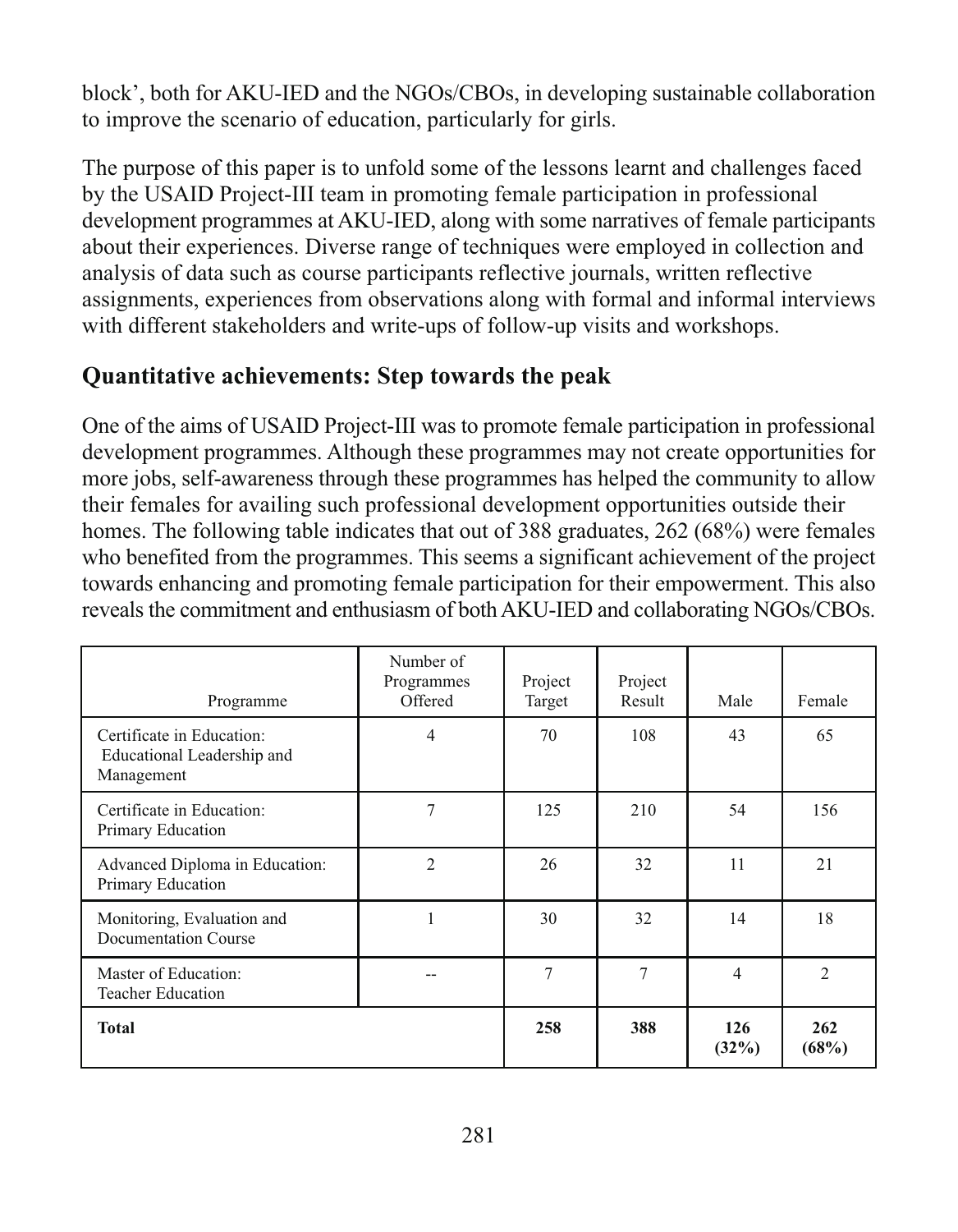A significant aspect of increased participation of females from NGOs/CBOs indicates recognition by the community leadership that females in rural areas have an important role to perform beyond their household chores.

#### **Lessons learnt: What difference?**

Following are some of the lessons learnt by the project team along with anecdotes from experiences of teachers, headteachers, NGOs' leadership and community members, which reveal that the programmes have helped the female participants in changing their attitudes, perceptions and practices, at the individual and organizational levels. Most graduates demonstrated improvement in self-confidence, openness to share experiences, time management and problem-solving skills and attitudes; they learnt to disagree in a positive manner. They developed skills for looking into issues from different angles and leave the room open for further discussion. Change in their practice, understanding and attitude was noticed in many ways. The active participation of females apparently led to these changes. Readiness, willingness, and openness of female participants assisted the project team to contribute more effectively to their capacity-building.

### Mutual trust helps to understand each other's perspective and promote interest towards professional development

Mutual trust served as a source for encouraging female participation in the programmes. It may be mentioned here that in the rural areas females are not allowed to work with their male counterparts due to cultural considerations. UNESCO (1992) reported that the men's negative attitude towards the education of their daughters/sisters or their wives reflect their deep-rooted fear that education will lead women to become independent and "uncontrollable", they may start "demanding" too much. But these programmes served as 'catalyst' in changing their perception about females' role in community development. AKU-IED and collaborating NGOs/CBOs collectively ensured that females should get high priority in all professional programmes. For this purpose, the project team, in collaboration with NGOs/CBOs management, remained in contact with participants and their families in order to resolve this issue. The NGO/CBOs' leadership seemed to appreciate AKU-IED's efforts in providing adequate support to all female course participants, specially those from the rural and sub-urban areas who came out of their homes for the first time and stayed in Karachi. For example, one of the female participants said, "[when] I wanted to participate in the first visiting teacher (VT) programme; my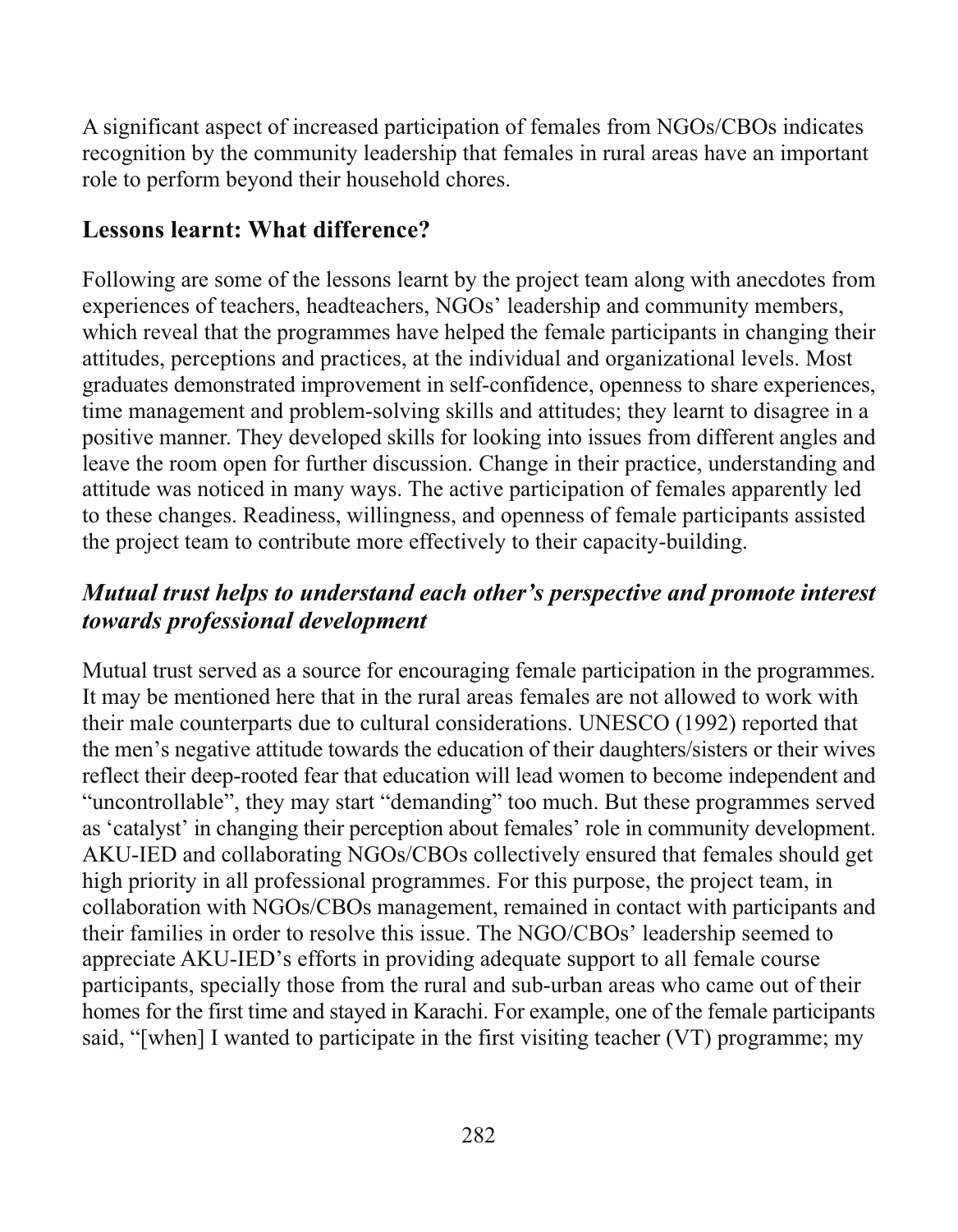brother did not allow me because of co-education... Today, [however] I am here [as] since my brother [was] convinced [when he saw] by the first VT and [CEM] graduates... their insistence did not allow my brother to say no...". This fact has also been recognized by the NGOs/CBOs leadership and has resulted in developing enhanced mutual trust that provided more access to females to participate in AKU-IED programmes.

### Conducive environment, integrated and cohesive approaches to planning and delivery of the programmes contribute towards making a difference in *organizations*

The project team, along with NGOs/CBOs, have continued to practice and learn that an enabling, safe and adequate learning environment can and does significantly increase female participation in the professional development programmes and has a direct impact for boasting up their enthusiasm and interest leading towards NGOs/CBOs capacitybuilding. Conducive environment and participative delivery of the programmes promoted self-recognition, positive self-image and stimulated critical thinking among participants. It emerged from reflections and actions that the programmes had positively helped in cultivating their ideas. Most of the female CPs started recognizing their strengths, knowledge, skills and intellect and started to believe in their rights to dignity and justice. As stated by one of the CPs: "We learnt various techniques and strategies to mobilize community towards girls' education and critically looked at the hindering factors in promoting female education and now we know that we can and will make a difference". During the professional development programmes, CPs revisited their current notion about the nature, status and attitude of the community in promoting female education. The majority of them shared their experiences, which highlighted the contextual realities of female education. The male CPs were supportive and of the view that their female counterparts could also contribute effectively.

#### Field visits help in developing positive interaction, enhancing understanding of concepts and issues, improving decision making and institutionalizing the shared idea, and keeping morale high while implementing new ideas / knowledge

Sharing their feelings during workshops at AKU-IED, the NGOs/CBOs leadership and schools' management said that the field visits by the instructional team had been extremely productive, well focused, organized and thought-provoking for them. It has been noted during the field visits that the graduates, especially females, had played key roles in taking their schools to the present level of achievement. During the regular field/follow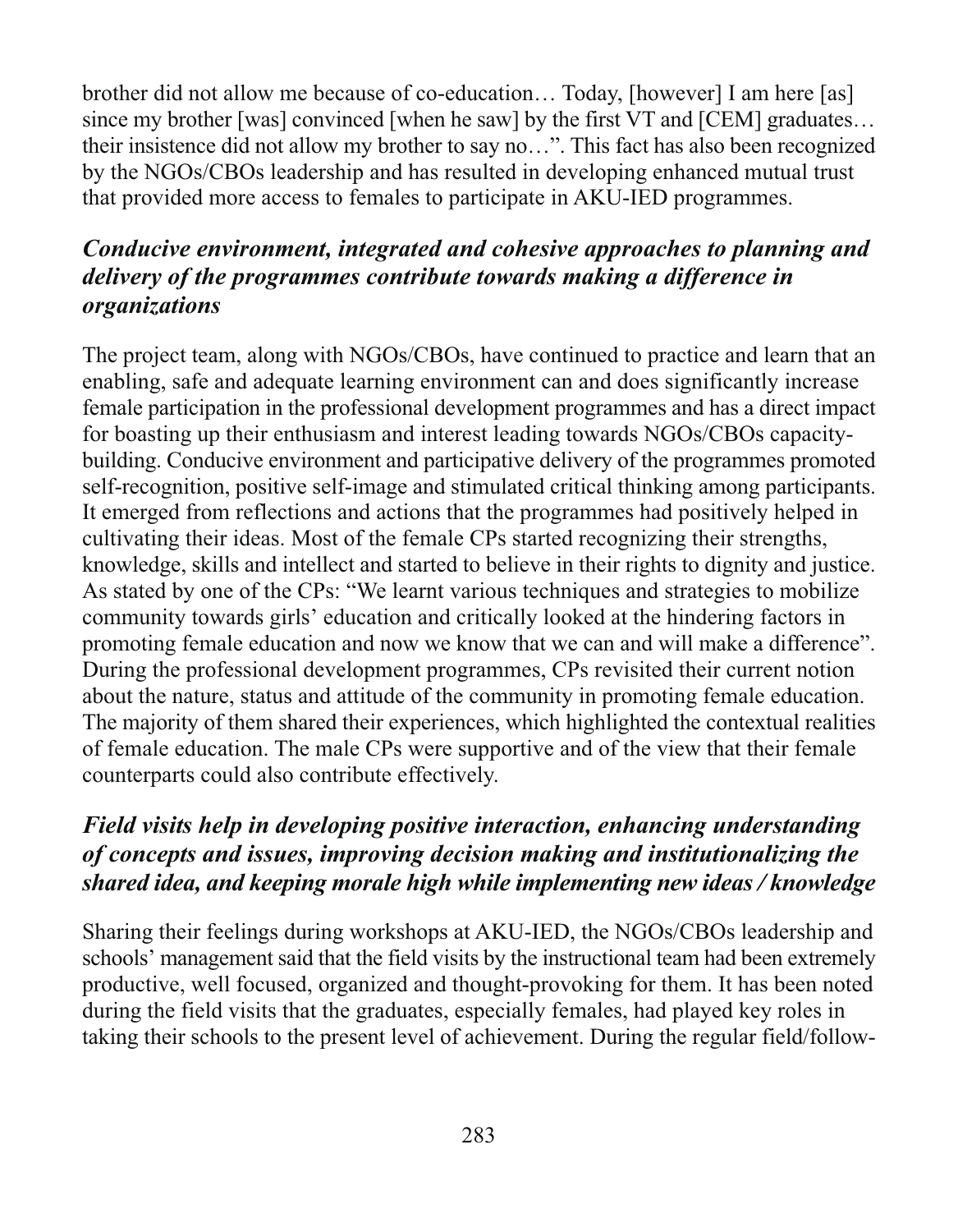up visits, it was found that majority of NGOs/CBOs had assigned major roles to AKU-IED's female graduates who proved to be successful as effective teachers and educational leaders with strong decision-making abilities. One of the graduates believed that the programme experience raised her confidence to be a better principal:

... before coming to AKU-IED, I did not have sufficient leadership and management knowledge and skills, I was somehow not confident about my roles and responsibilities as a head teacher. Also, I was unfamiliar with the issues related to classroom management, school development, community mobilization, female education and team building. Even for minor things, I was dependent on my higher management. But after attending the programmes at AKU-IED, specially during the field components where I was being observed by my facilitators, who being critical, provided support and feedback on minor but important happenings made me realize the difference between what I have been up to and what should I do. I myself felt incredible improvement in my leadership and management skills. It developed my confidence to move forward and find out problems and their solutions locally and make decisions. For example, as a manager I was responsible to enhance girls enrolment in my school during this academic year but I failed. I did not understand how to solve this issue. Because my attitude was very bossy and I did not value my colleagues. After attending the programme, my attitude changed and I started working with my colleagues. As a result, we planned how to solve this issue and came up with ideas to knock at the doors of the community and meet with parents especially mothers and encouraged them to send their daughters to the school. Finally, we achieved the targets and realized the importance of involving mothers to solve the issue. Now we have decided that once a month there will be a meeting with mothers to strength en partnership with parents. The programme really developed my interpersonal and management skills. I did not know how to walk on the tight rope of effective school management, but this programme has enabled me to run

Opportunities for re-conceptualization about beliefs and practices provide unique learning and prepare for dedicated work regarding community development issues, especially promoting female education

Female participants seemed to be more sensitive towards practices of promoting girls'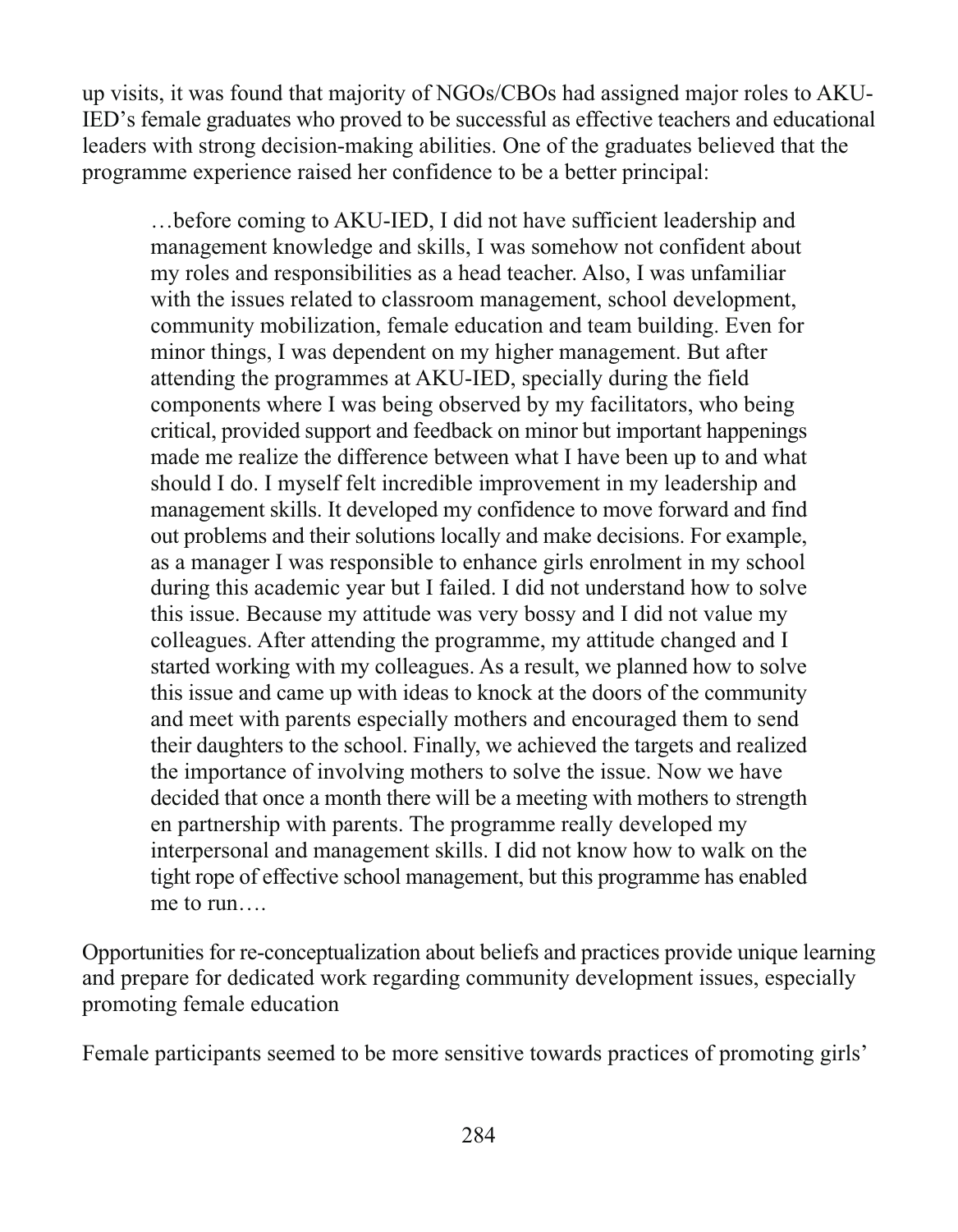education and the improvement of the quality of education in their schools. During one of the sessions, a CP shared: "In my area very few girls are able to attend schools. While in Karachi I see girls are more educated than boys. When I go back to my school after the course, I will motivate the community towards female education.... The programme made me realize that without female education there is no development". To promote female education, majority of the participants elaborated their experiences to paint their contextual realities. During the field visits, it was evident to the instructional team that the CPs through different activities had highlighted the real situation before the community and motivated them. As one female graduate shared with the team members:

In my village majority of the people [male] used to do cock fighting and spent a lot of money on it but they did not want to send their girls to schools. According to them, educating girls was a costly affair. But with the help of CEM graduates and NGOs leadership's efforts we had organized a parent's day in the village. On that day students presented a tableau in which they presented the same situation. We were so surprised to see that some parents [fathers] came to us and realized that they were spending money on cock fighting [kukar larana] but never thought about our daughters education. They promised to send their daughters to the schools.

This visible impact on community perceptions regarding girls' education was noticed in the field. The community now seems to be more enthusiastic about educating their girls. Even illiterate women in purdah are prepared to educate their daughters, as one of them shared with the team members: "asan ta na parhi saghiyasy per munjhi daih (Beti) khi ostaain perhaeendas jastaeen ho-ai parhandi (I am not educated but I will educate my daughter as much as she desires)." Such reflections depict that people might have thought in line with the point made in Haq. (2000) that "children of educated mothers have a greater growth potential also they are more likely to send both girls and boys to school and to keep them in school longer". A general awareness about the need to educate girls is visible. One can see boys and girls participating in more or less equal numbers in schools. This situation was created by the hard committed work of the graduates who have been engaged in critical thinking exercises and sensitization about the existing situation and their actual roles to be performed.

#### Continued professional support helps in improving the school outcomes and enrolment

The project teams working relationship with the NGOs/CBOs leadership and CPs/graduates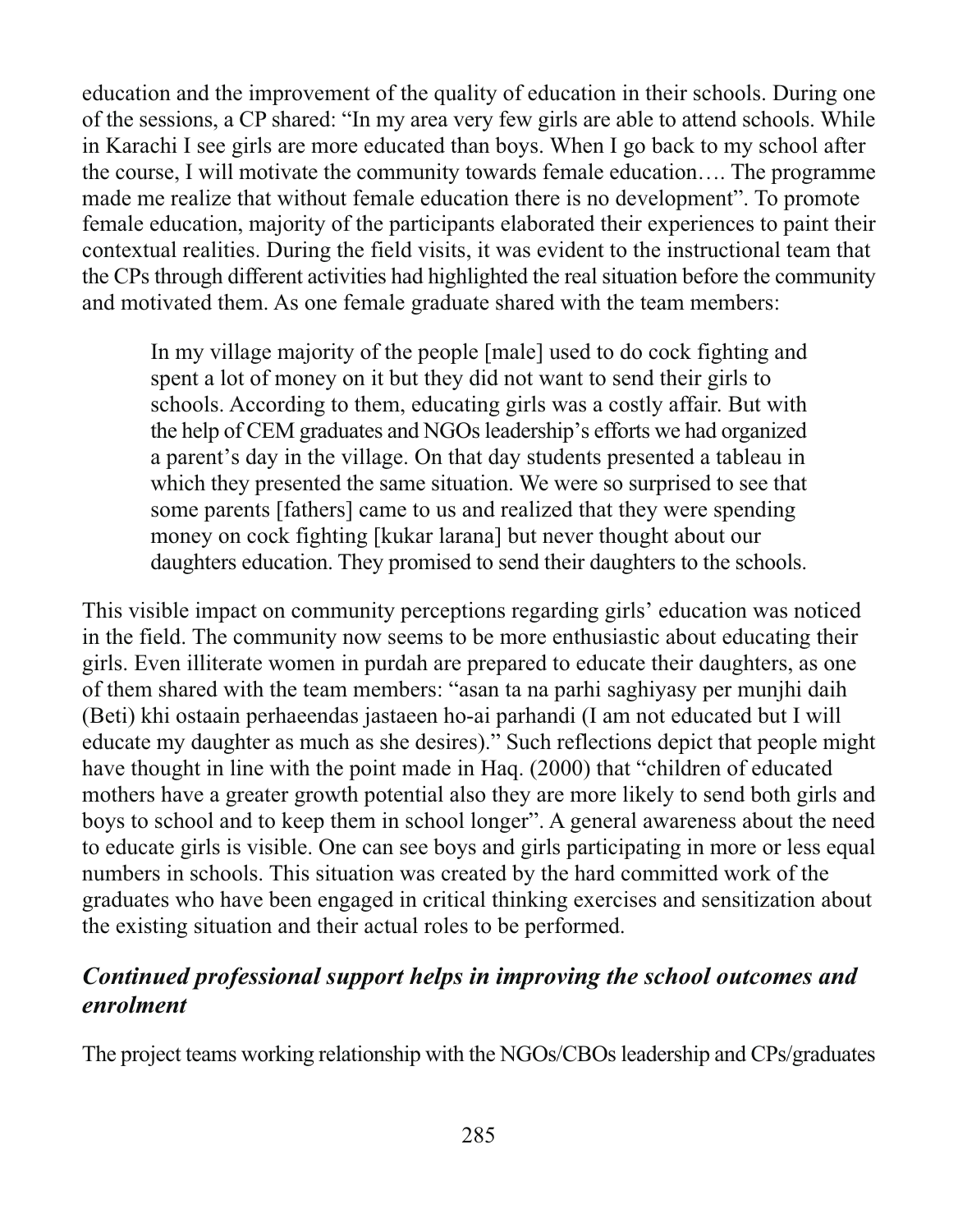has been on the basis of equity, fairness, openness, and shared leadership. Systematic and continued support helped to enhance professional learning of NGOs/CBOs members and the project team. At this time, parent-teacher relationships have begun to improve which helped to control the dropout rate in these NGOs/CBOs schools. During the field visits the instructional team observed that the dropout in girls' enrolment has been decreased, perhaps, due to use of teachers' alternative instructional methodology, positive attitude and improving relationship with their communities. One of the students of Class IV shared her thoughts with the team members: "I never want to leave this school as I learn to sing, do art, [play] games and read storybooks. When I grow up I want to become a teacher in this school."

One of the graduates shared: "Because of the friendly and pleasant environment of the schools not only [the] girls are coming to school regularly but they are encouraging their mothers to visit the schools." One of the mothers from the same village told the team: "I am so happy because my daughter is here and she is neat and clean and is getting education, otherwise, she would have been working like me at home, sweeping, washing clothes and pots and taking care of hens, eggs and goats."

There is substantial evidence about the impact of professional development programmes on girl students' enrolment in schools of rural and suburban areas. The girl students' enrollment rate has increased by 25% on an average amongst the NGOs/CBOs schools. Some NGO/CBOs reported greater pressure from the parents for admission, but due to the lack of capacity, they politely refused to take more students from the same village or area. On the other hand, some NGOs/CBOs have opened more community-based schools.

#### Capacity building requires clear and shared vision and mission. It only happens when the policies and plans for improvement are made collectively, which essentially require certain forums to be developed and sustained within and *across the organizations*

For sustainability of professional development opportunities at the NGO level, AKU-IED assisted in establishing 16 Learning Resource Centres (LRCs) through which each NGO had been conducting field-based programmes for their teachers from different cluster schools. These LRCs are managed and led by the AKU-IED Advanced Diploma graduates, out of which 9 are female (out of how many?). Using these LRCs as forums for sharing, all respective NGOs/CBOs seem to have developed a positive attitude towards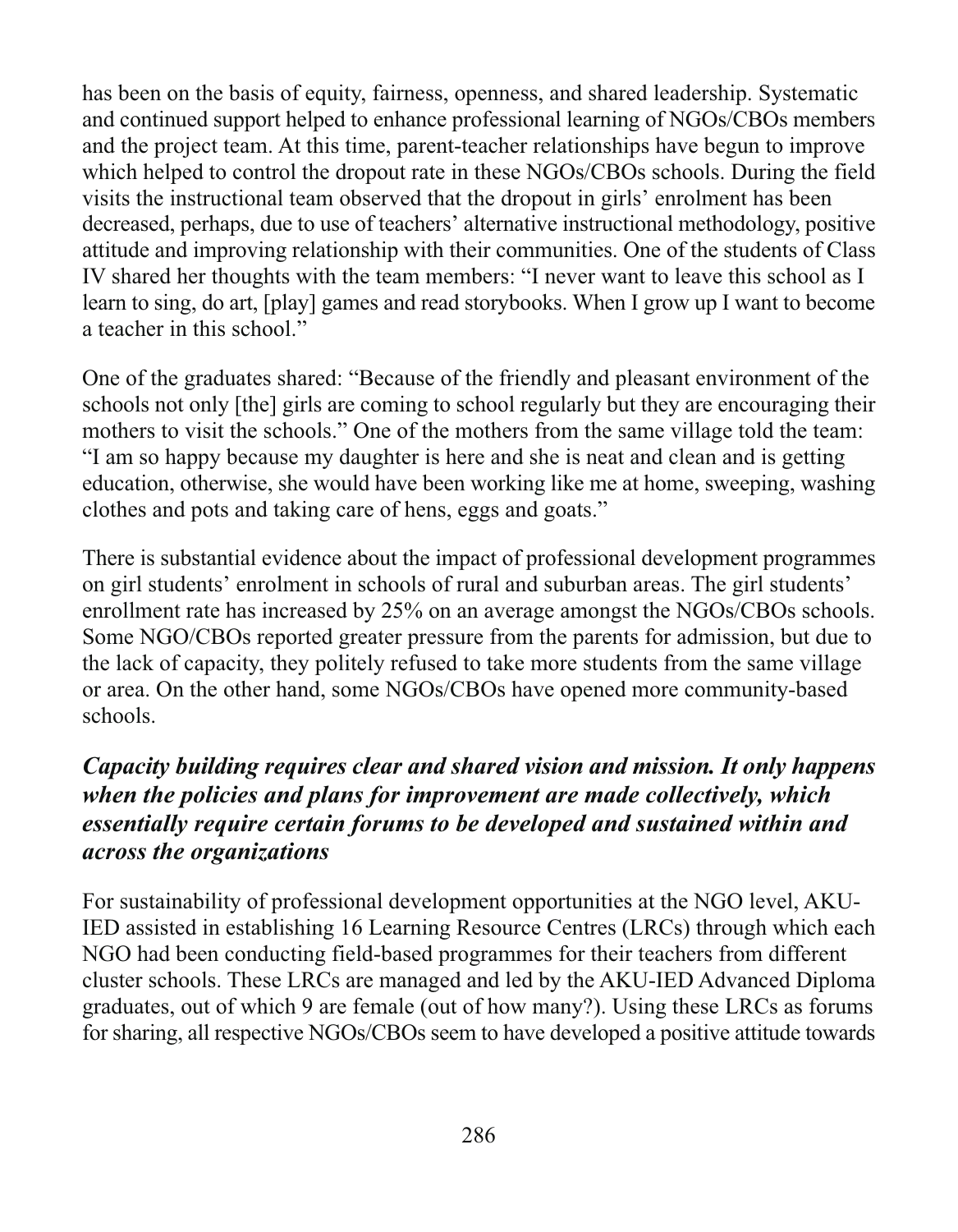networking among themselves. According to one of the NGOs, "Learning Resource" Centre is serving as an information and communication centre for our educational programmes and other activities. It is a placeto hold free exchange of views, needs assessment where teachers, head teachers and community members are discussing their expectations, challenges and evolving solutions according to our context. We are also using this LRC for networking mechanism within and among NGOs for promoting NGObased professional development programmes in order to ensure long-term sustainability." AKU-IED also has provided a network forum not only for graduates from different NGOs to share, discuss and work together for school improvement but to develop new horizon of professional relationship within and across NGOs/CBOs through different professional events such as opening/closing ceremonies of programmes, seminars and workshops. This has helped the NGOs/CBOs for re-thinking their notions and practices with regard to capacity building at the organizational level.

## **Challenges**

Since the programmes being offered by AKU-IED are based on co-education, orthodoxic cultural boundaries inhibit females in working together with male counterparts, but enhanced mutual trust and respect between NGOs/CBOs and AKU-IED, and a collaborative environment, has served as a source for improving female participation in the programmes. A significant number of participants were females who came from rural and sub-urban areas of the Sindh. For most of them, this has been the first co-education experience. However, it remained as one of the major challenges to help female participants to work freely with their male colleagues.

- At times, the project team found communication gaps between course participants  $\bullet$ (CPs) and NGOs/CBOs leaders or middle management, which sometimes affected CPs participation in programmatic activities at particular schedule.
- Some of the partner NGOs/CBOs still need to bring about changes in Terms of References (ToRs) of the AKU-IED graduates as they are overburdened with work (classroom teaching and professional development activities). It becomes challenging for the project team when CPs/graduates cannot cope with the assigned tasks because of their heavy workload.
- There was a huge diversity among the CPs who belonged to different socio-economic,  $\bullet$ geographical, academic and professional backgrounds. At times catering to the needs of such a large and diverse group of CPs was a major challenge for the project team to overcome.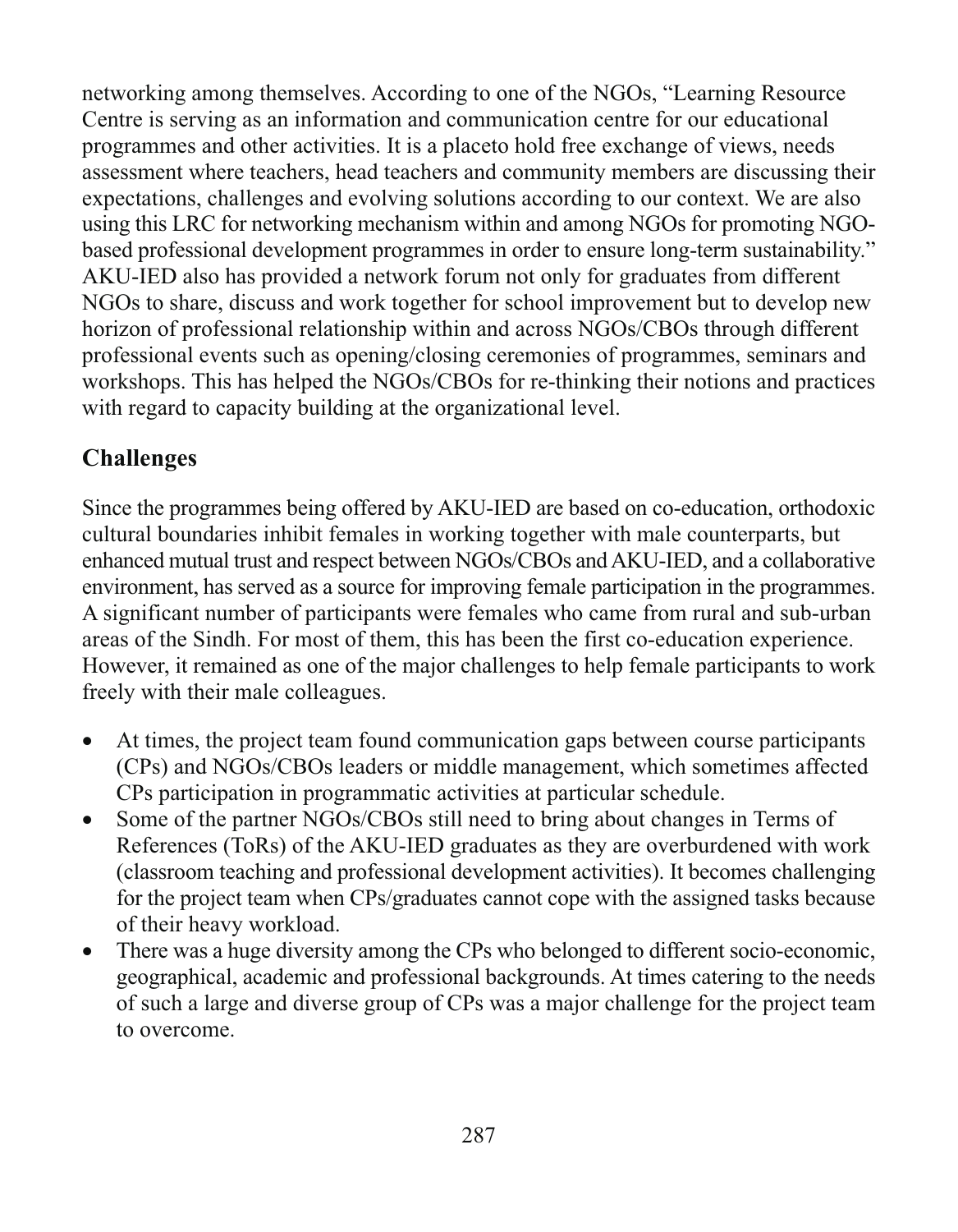#### **Conclusion**

Based on firm evidence the research team is confidant that the professional development programmes brought a real qualitative change in the respective context. More importantly, the project has developed experienced and capable human resources, particularly females, committed to improving their schools and motivating their communities towards girls' education. It is hoped that these individuals will be utilized and supported by their stakeholders for contributing their best. Goleman (1996) in his comprehensive book 'Working with Emotional Intelligence' says, "Hope, in a technical sense, is more than the sunny view that everything will turn out right" (p.98). He also quoted Snyder's (1991) definition of hope, "believing you have both the will and the way to accomplish your goals, whatever they may be".

Providing encouragement and support to schools reinforces their will. Providing knowledge, tools and techniques gives them the way, Hope is what sustains change agents when facing difficult challenges and setbacks' (Prenton, 1999).

#### **References**

- Aga Khan Foundation. (1993). Strengthening NGO Initiatives. Pakistan (PNI-II). USA: Author.
- Aga Khan University Institute for Educational Development. (2000-2003). Annual and Semi Annual Reports. USAID Project III. Karachi: Author.
- Aziz, K. & Ambreena, A. (2002). Looking at the world through an unschooled perspective. *Educate*,  $2(1)$ .
- Bajiya, F. (2002). Looking at the World through an Unschooled Perspective. Educate 2  $(1).$
- Golemen, D. (1996). Working With Emotional Intelligence. New York: Bantam
- Haq, M. (2000). Education of Girls and Women. Human Development in South Asia. Karachi: Oxford University Press.
- Hag, M. (2002). Human Development in South Asia. Karachi: Oxford University Press